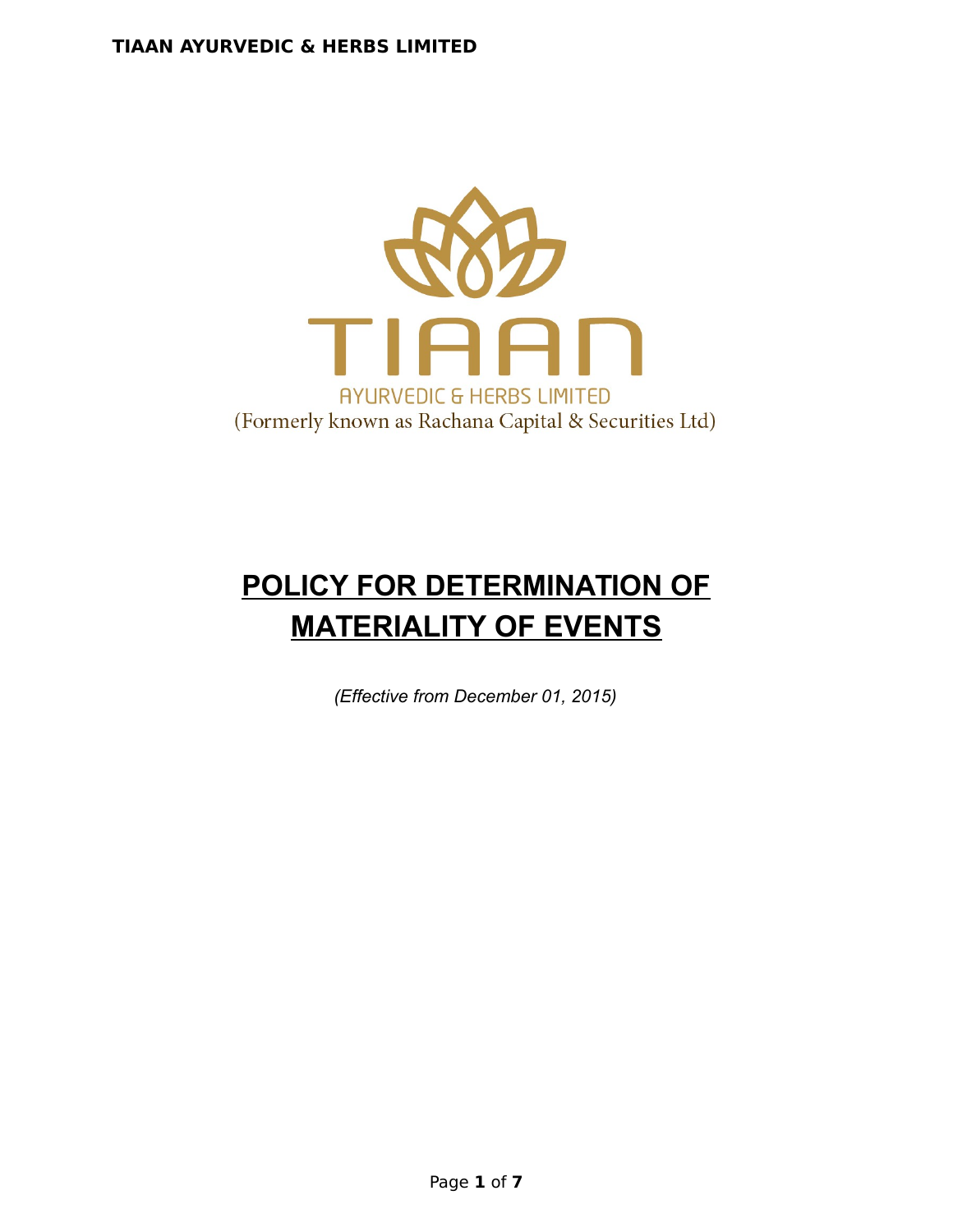#### **POLICY FOR DETERMINATION OF MATERIALITY OF EVENTS**

## **1. OBJECTIVE**

The Policy is framed in accordance with the requirements of the Regulation 30 Clause 4 (ii) of Securities and Exchange Board of India (Listing Obligations and Disclosure Requirements) Regulations, 2015 ("Regulations").

The objective of the Policy is to determine materiality of events or information of the Company and to ensure that such information is adequately disseminated in pursuance with the Regulations and to provide an overall governance framework for such determination of materiality.

#### **2. EFFECTIVE DATE**

This Policy is effective from December 1, 2015.

## **3. CRIETARIA FOR DETERMINATION OF MATERIALITY OF EVENTS/ INFORMATION**

Following shall be taken into account for determining materiality of events/ information:

- (a) the omission of an event or information, which is likely to result in discontinuity or alteration of event or information already available publicly; or
- (b) the omission of an event or information is likely to result in significant market reaction if the said omission came to light at a later date;
- (c) In case where the criteria specified in sub-clauses (a) and (b) are not applicable, an event/information may be treated as being material if in the opinion of the board of directors of listed entity, the event / information is considered material.

## **4. AUTHORITY TO KEY MANAGERIAL PERSONNEL**

As per Regulation 30 Clause 5, the Board of Directors is empowered to severally authorise one or more Key Managerial Personnel (collectively known as Authorised Persons) for determining the materiality of any event or information and for the purpose of making disclosures to stock exchange(s) under the regulation from time to time.

#### **Contact details:**

- **1. Mr. Ashwin Madhav Khandke, Wholetime Director**
- **2. Ms. Kanika Bhutani, Company Secretary Ph. No. 0124- 4256145**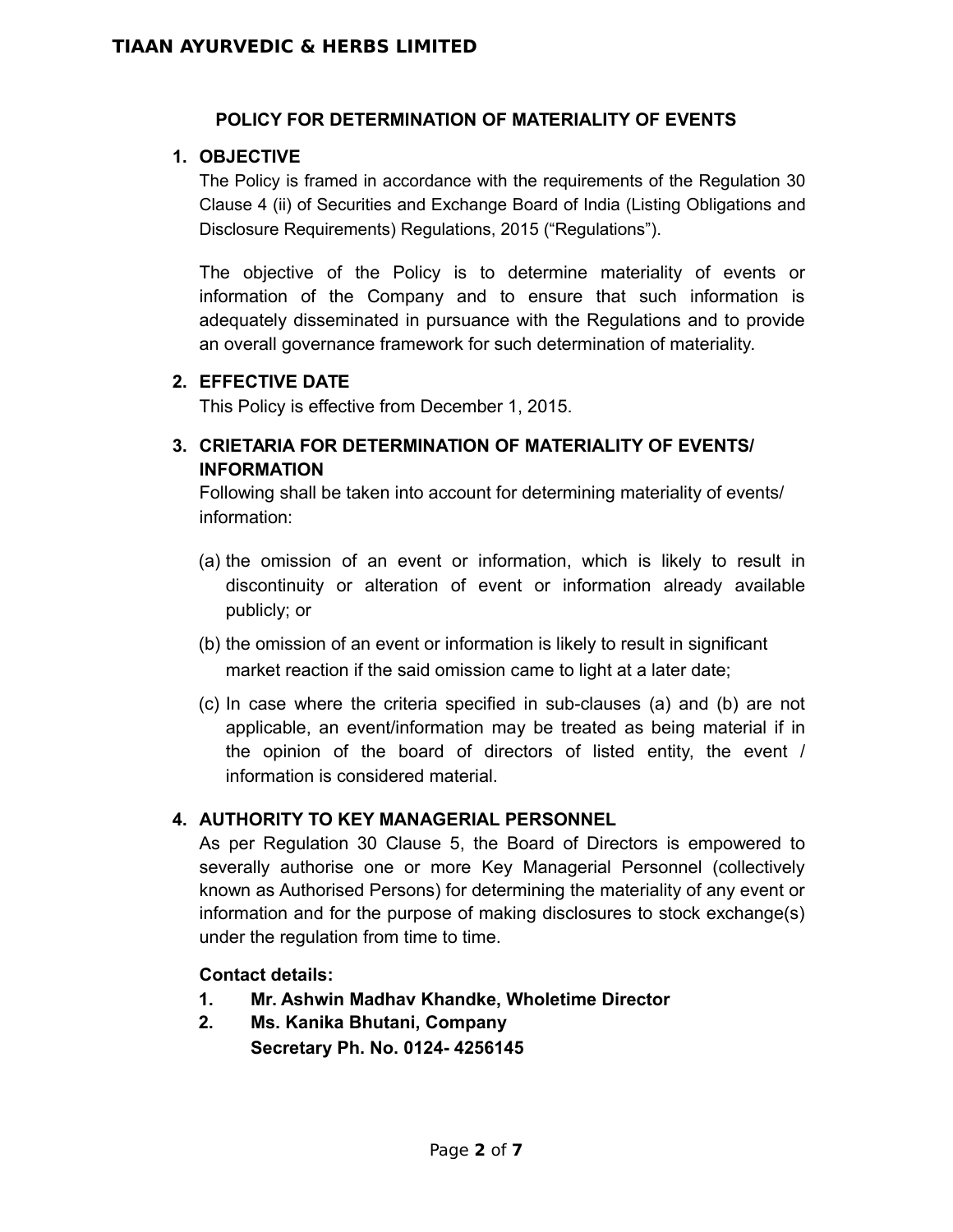#### **5. DISCLOSURE OF EVENTS OR INFORMATION**

- a. Events specified in **Annexure A** are deemed to be material events and the Company shall make disclosure of such events or information as soon as reasonably possible and not later than twenty-four (24) hours from the occurrence of such event or information in the following manner:
	- i. inform the stock exchanges in which the securities of the Company are listed;
	- ii. upload on the corporate website of the Company.

Provided that in case the disclosure is made after twenty-four (24) hours of occurrence of such event or information, the Company shall, along with such disclosure(s) provide an explanation for delay.

- b. The Company shall make disclosure of events as specified in **Annexure B** based on application of guidelines for determining Materiality as per clause 3 of the Policy.
- c. The Company shall make disclosures updating Material developments on a regular basis, till such time the event is resolved/closed, with relevant explanations.
- d. The Company shall disclose all events or information with respect to its Material Subsidiaries.
- e. The Company shall provide specific and adequate reply to all queries raised by stock exchange(s) with respect to any events or information and on its own initiative. Further it shall confirm or deny any event or information to stock exchange(s) reported in the media.
- f. In case where an event occurs or information is available with the Company, which has not been indicated in Annexure A or Annexure B, but which may have material effect on it, the Company will make adequate disclosures in regard thereof.

All the above disclosures would be hosted on the website of the Company for a minimum period of five years and thereafter archived as per Company's policy for Preservation and Archival of Documents.

#### **6. AMENDMENTS**

The Board may subject to the applicable laws amend any provision(s) or substitute any of the provision(s) with the new provision(s) or replace the Policy entirely with a new Policy. However, no such amendment or modification shall be inconsistent with the applicable provisions of any law for the time being in force.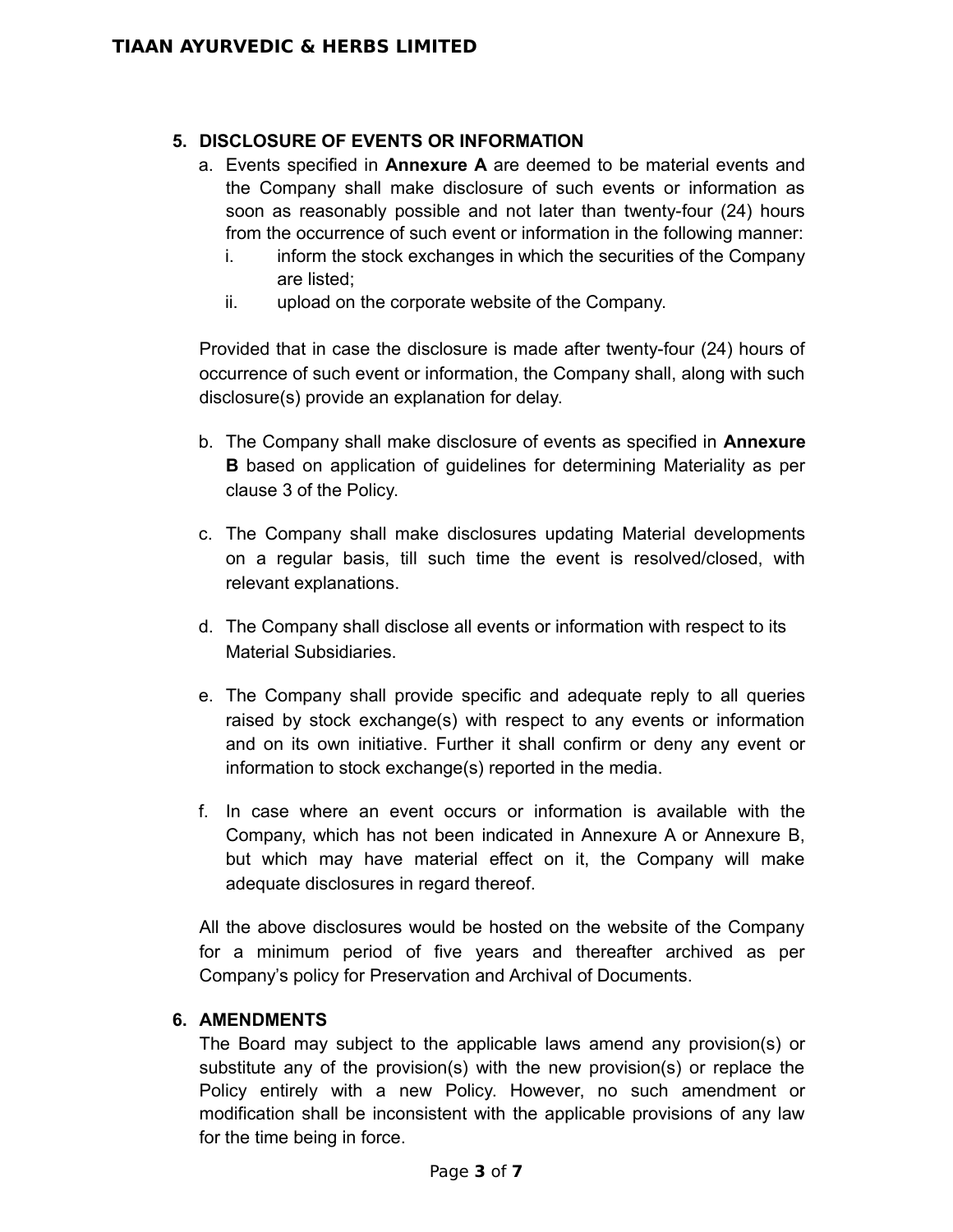## **TIAAN AYURVEDIC & HERBS LIMITED**

## **7. SCOPE AND LIMITATION**

In the event of any conflict between the provisions of this Policy and the Listing Agreement; Companies Act, 2013; Regulations or any other statutory enactments, rules, the provisions of such Listing Agreement / Companies Act, 2013 or statutory enactments, rules shall prevail over this Policy and the part(s) so repugnant shall be deemed to severed from the Policy and the rest of the Policy shall remain in force.

## **8. DISSEMINATION OF POLICY**

This Policy shall be hosted on the website of the Company and address of such web link thereto shall be provided in the Annual Report of the Company.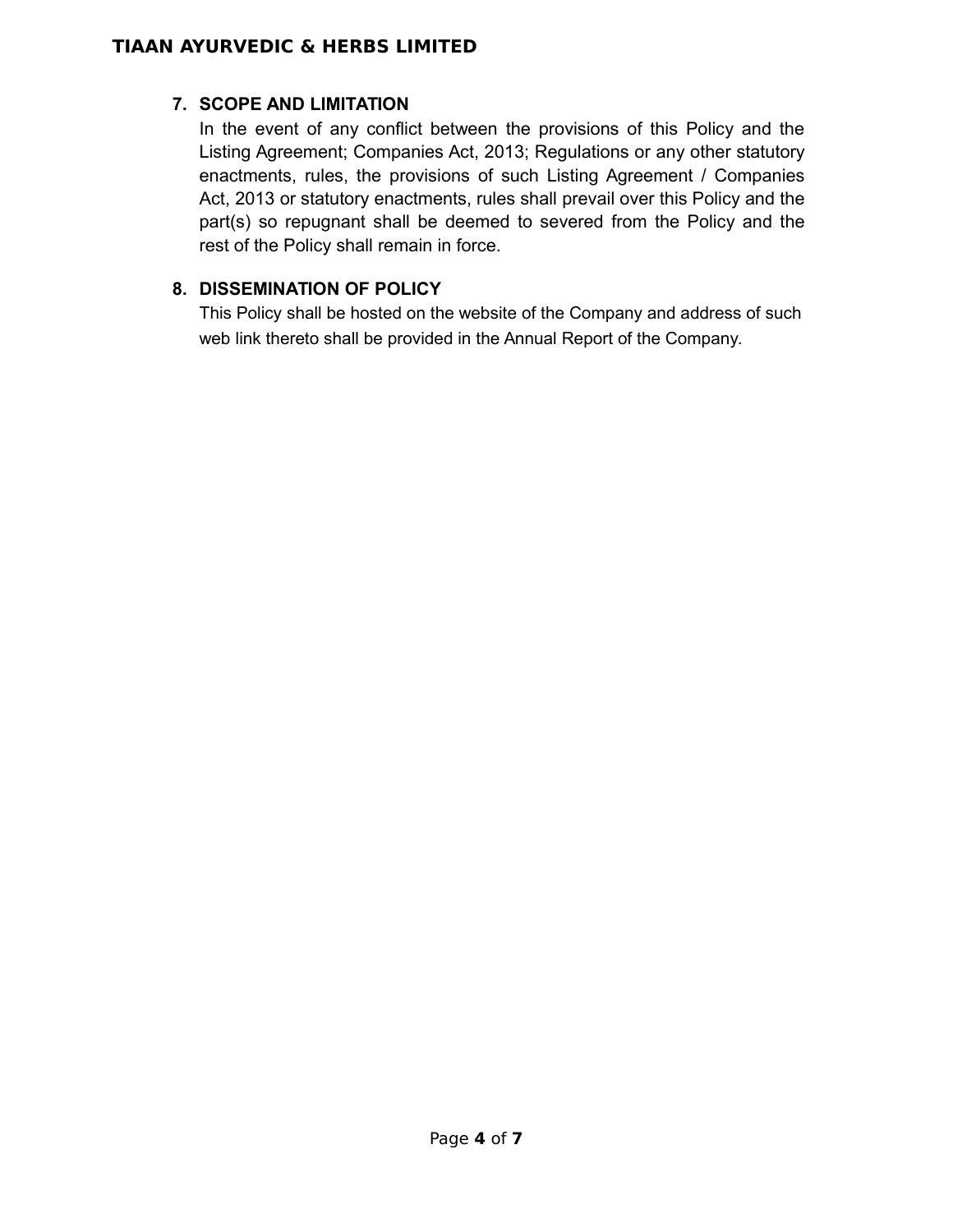#### **Annexure A**

## **Events which shall be disclosed without any application of the guidelines for Materiality:**

- 1. Acquisition(s) (including agreement to acquire), Scheme of Arrangement (amalgamation/ merger/ demerger/restructuring), or sale or disposal of any unit(s), division(s) or subsidiary of the Company or any other restructuring; Explanation. - 'Acquisition' shall mean, -
	- (i) acquiring control, whether directly or indirectly; or,
	- (ii) acquiring or agreeing to acquire shares or voting rights in, a company, whether directly or indirectly, such that –
		- (a) the Company holds shares or voting rights aggregating to five per cent or more of the shares or voting rights in the said company, or;
		- (b) there has been a change in holding from the last disclosure and such change exceeds two per cent of the total shareholding or voting rights in the said company.
- 2. Issuance or forfeiture of securities, split or consolidation of shares, buy-back of securities, any restriction on transferability of securities or alteration in terms or structure of existing securities including forfeiture, reissue of forfeited securities, alteration of calls, redemption of securities etc.;
- 3. Revision in credit rating(s);
- 4. Outcome of Meetings of the Board of Directors: The Company shall disclose to the Exchange(s), within 30 minutes of the closure of the meeting, held to consider the following:
	- a) dividends and/or cash bonuses recommended or declared or the decision to pass any dividend and the date on which dividend shall be paid/dispatched;
	- b) any cancellation of dividend with reasons thereof;
	- c) the decision on buyback of securities;
	- d) the decision with respect to fund raising proposed to be undertaken
	- e) increase in capital by issue of bonus shares through capitalization including the date on which such bonus shares shall be credited/dispatched;
	- f) reissue of forfeited shares or securities, or the issue of shares or securities held in reserve for future issue or the creation in any form or manner of new shares or securities or any other rights, privileges or benefits to subscribe to;
	- g) short particulars of any other alterations of capital, including calls;
	- h) financial results;
	- i) decision on voluntary delisting by the Company from stock exchange(s).
- 5. Agreements (*viz.* shareholder agreement(s), joint venture agreement(s), family settlement agreement(s) (to the extent that it impacts management and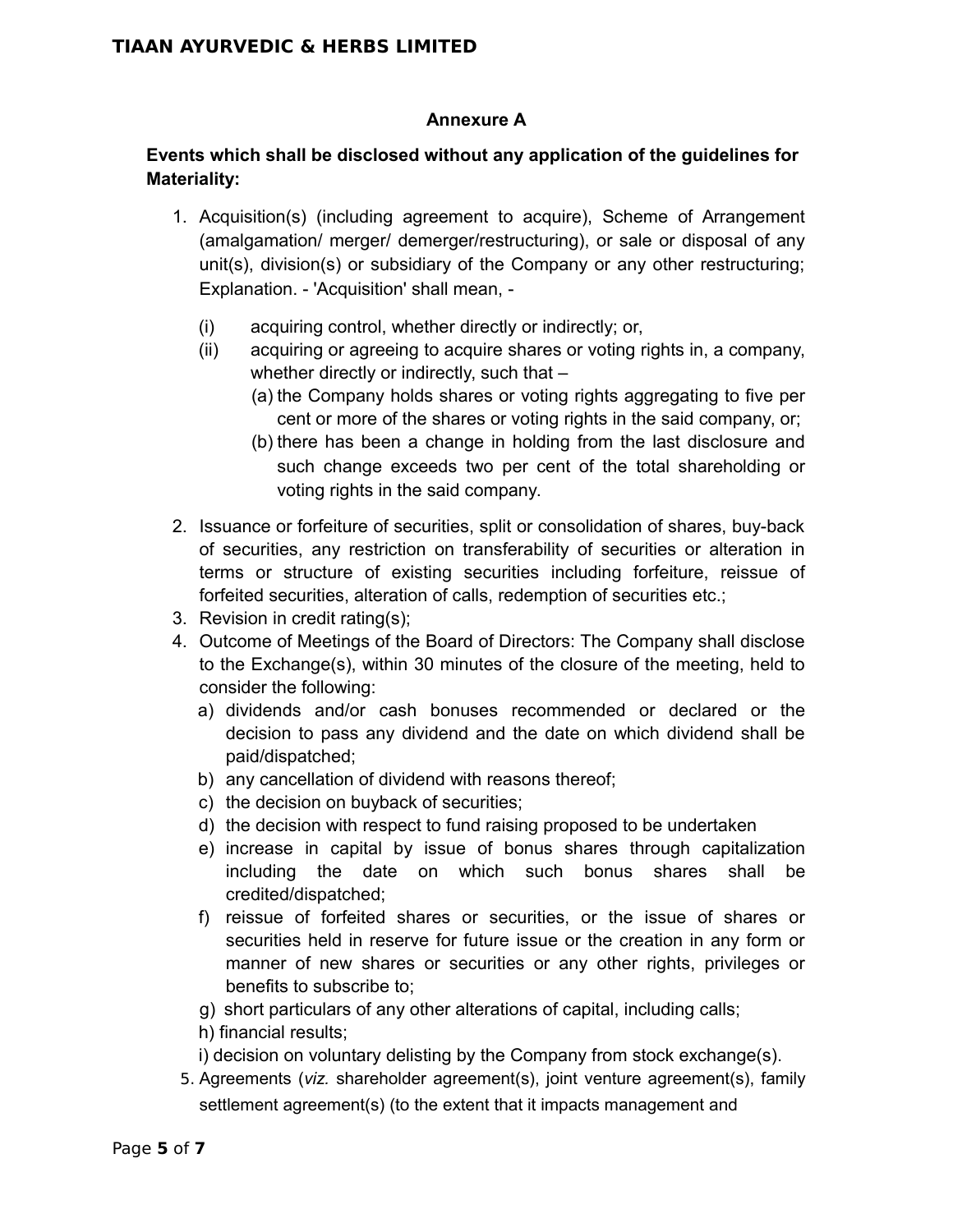control of the Company), agreement(s)/treaty(ies)/contract(s) with media companies) which are binding and not in normal course of business, revision(s) or amendment(s) and termination(s) thereof;

- 6. Fraud/defaults by Promoter or Key Managerial Personnel or by Company or arrest of Key Managerial Personnel or Promoter;
- 7. Change in Directors, Key Managerial Personnel (Managing Director, Chief Executive Officer, Chief Financial Officer, Company Secretary etc.), Auditor and Compliance Officer;
- 8. Appointment or discontinuation of share transfer agent;
- 9. Corporate debt restructuring;
- 10. One-time settlement with a bank;
- 11. Reference to BIFR and winding-up petition filed by any party /creditors;
- 12.Issuance of Notices, call letters, resolutions and circulars sent to shareholders, debenture holders or creditors or any class of them or advertised in the media by the Company;
- 13. Proceedings of Annual and extraordinary general meetings of the Company;
- 14.Amendments to memorandum and articles of association of Company, in brief;
- 15.Schedule of Analyst or institutional investor meet and presentations on financial results made by the Company to analysts or institutional investors.